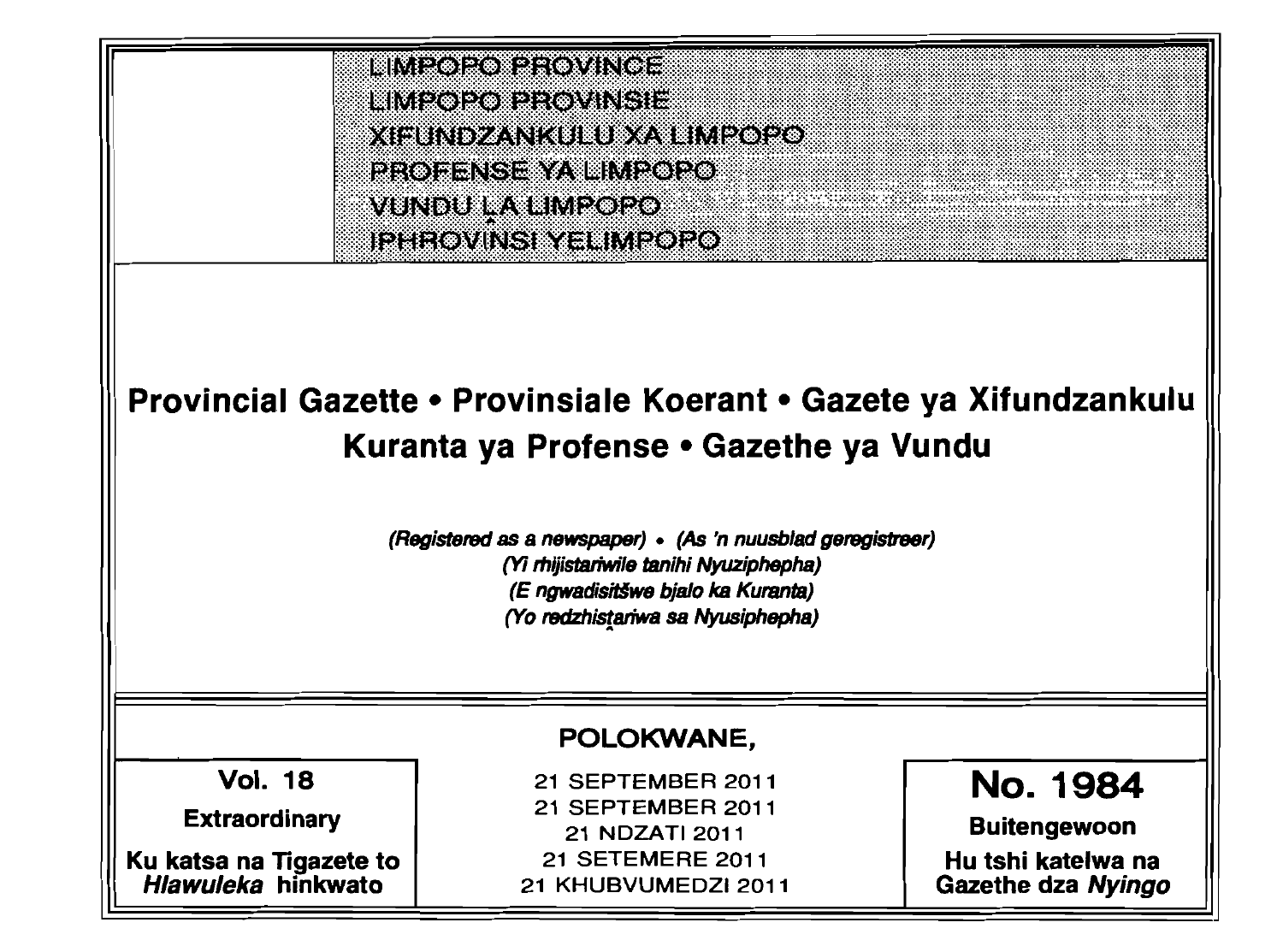## IMPORTANT NOTICE

The Government Printing Works will not be held responsible for faxed documents not received due to errors on the fax machine or faxes received which are unclear or incomplete. Please be advised that an "OK" slip, received from a fax machine, will not be accepted as proof that documents were received by the GPW for printing. If documents are faxed to the GPW It will be the sender's responsibility to phone and confirm that the documents were received in good order.

Furthermore the Government Printing Works will also not be held responsible for cancellations and amendments which have not been done on original documents received from clients.

#### CONTENTS • INHOUD

#### No. Page Gazette No. No.

#### GENERAL NOTICE

278 Local Government: Municipal Structures Act (117/1998); Participation of Traditional Leaders in the municipal councils (2011-2016) ................................................................................................................................................... .. 3 1984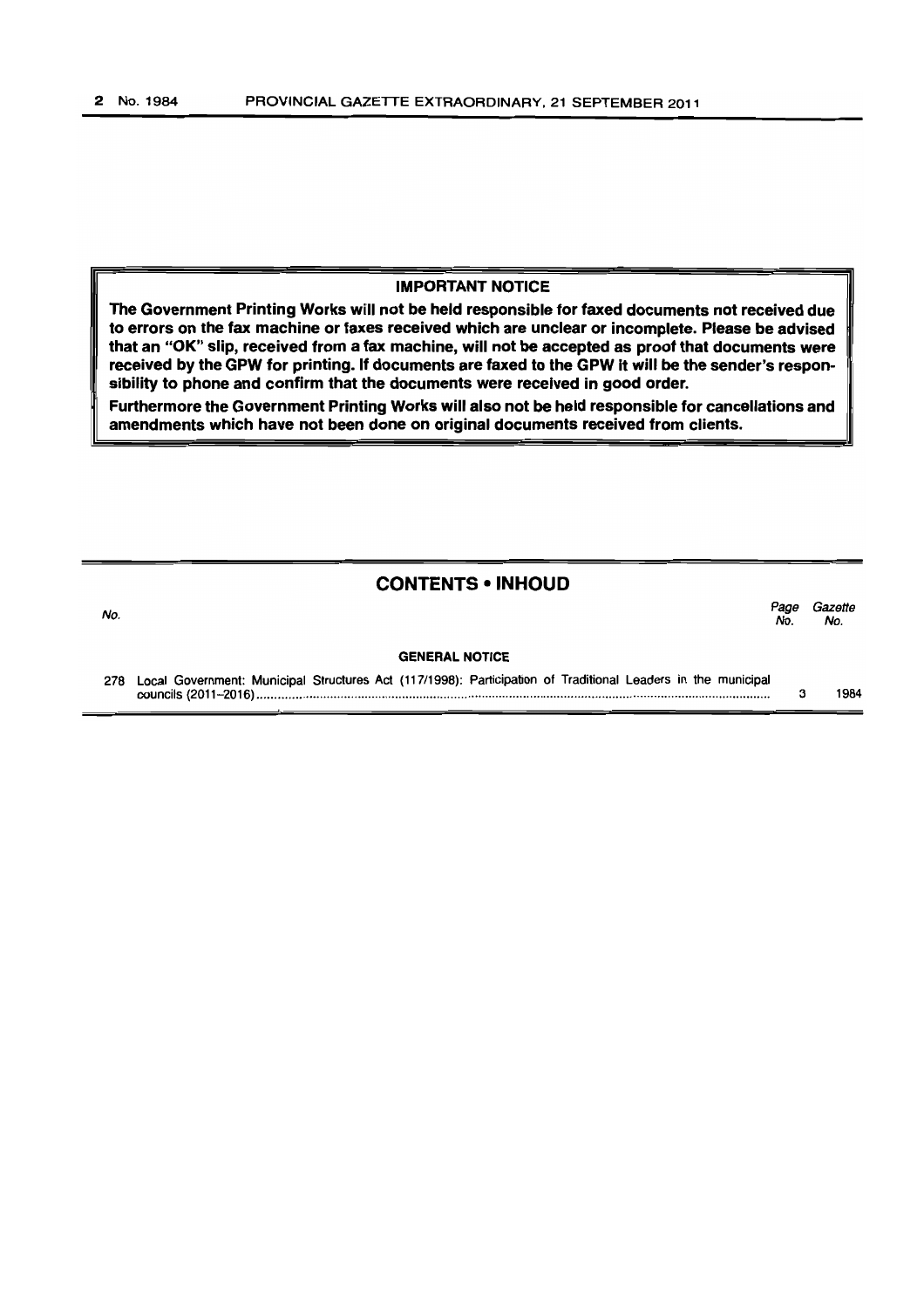## GENERAL NOTICE

### GENERAL NOTICE 278 OF 2011



LI.MPOPO PROVINCIAL GOVERNMENT REPUBLIC OF SOUTH AFRICA

DEPARTMENT OF CO-OPERATIVE GOVERNANCE, HUMAN SETTLEMENTS & TRADITIONAL AFFAIRS

# GENERAL NOTICE

## LIMPOPO PROVINCIAL GOVERNMENT

NOTICE IN TERMS OF SECTION 81 (2) OF THE LOCAL GOVERNMENT: MUNICIPAL STRUCTURES ACT, 1998 (ACT NO 117 OF 1998 AS AMENDED)

PARTICIPATION OF TRADITIONAL LEADERS IN THE MUNICIPAL COUNCILS (2011- 2016)

I, Molapi Soviet Lekganyane, in my capacity as the MEC for Co-Operative Governance, Human Settlement & Traditional Affairs in Limpopo Province hereby, in terms of section 81 (2) of Local Government: Municipal Structures Act, 1998 proclaim the names of Traditional Leaders who must serve in the proceedings of district and local municipal councils for a period of five years (2011- 2016) with effect from the Local Government Elections.

The composition of the Traditional Leaders as per schedule 6 of the Act is as follows: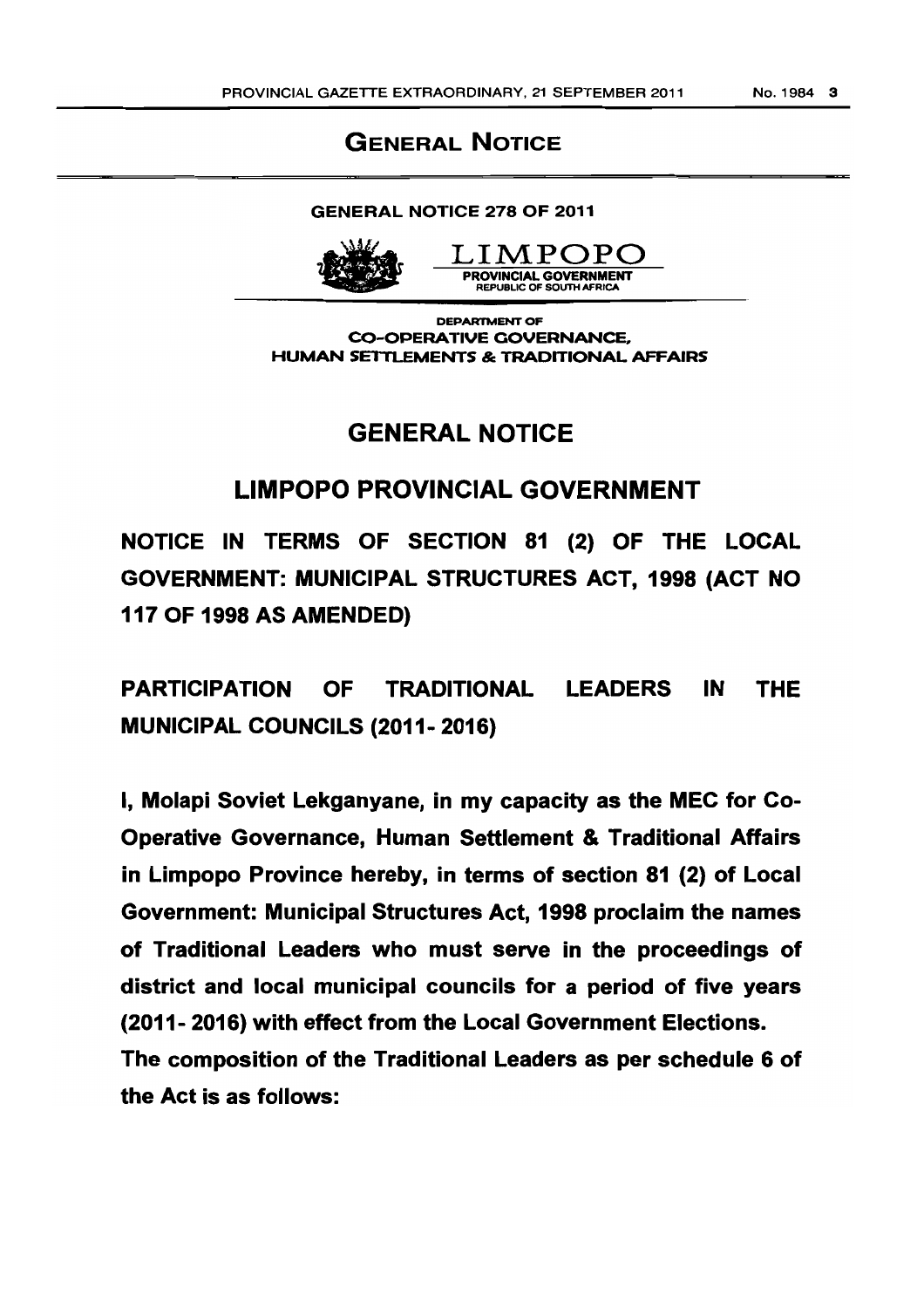| Municipality    | <b>Names</b>   | ID                 | <b>Traditional Council</b> |
|-----------------|----------------|--------------------|----------------------------|
| Mopani          | Ngove P.C      | 700529 5393<br>088 | Mabunda                    |
|                 | Siwela M.D     | 431216 5273<br>082 | Ndengeza                   |
|                 | Sekgopo M.J    | 620531 0258<br>081 | Sekgopo                    |
|                 | Pheehla M.O    | 650904 5322<br>082 | Pheeha                     |
|                 | Sekororo S.S.S | 540313 5851<br>088 | Banareng ba Sekororo       |
|                 | Ntswanwisi M   | 530620 5795<br>084 | Majeje                     |
|                 | Shai M.C       | 640320 0372<br>084 | Ba-Shai Ditlou             |
|                 | Muhlava M.S    | 440129 5440<br>081 | Nkuna                      |
|                 | Mogoboya M.L   | 660901 5300<br>082 | <b>Batlhabine</b>          |
| Maruleng        | Sekororo S.S.S | 540313 5851<br>088 | Babareng ba Sekororo       |
|                 | Letsoalo M.M   | 641028 5609<br>082 | Le tsoalo                  |
|                 | Manetja M.J    | 760227 0529<br>080 | Mametja                    |
| Ba-Phalaborwa   | Ntswanwisi M   | 530620 5795<br>084 | Majeje                     |
|                 | Shai M.C       | 640320 0372<br>084 | <b>Ba-Shai Ditlou</b>      |
|                 | Malatjie M.A   | 620704 5866<br>089 | Ba-Phalaborwa              |
|                 | Malatshi M.A   | 391016 5239<br>085 | <b>Ba-Maseke</b>           |
|                 | Malatjie T.P   | 770804 5339<br>083 | <b>Ba-Siloane</b>          |
| Greater-Tzaneen | Muhlava M.S    | 440129 5440<br>081 | <b>Nkuna</b>               |
|                 | Mogoboya M.L   | 660901 5300<br>082 | <b>Batlhabine</b>          |
|                 | Mabunda T.B    | 530505 0987<br>088 | Nyavana                    |
|                 | Maake B        | 280107 0124<br>080 | Maake                      |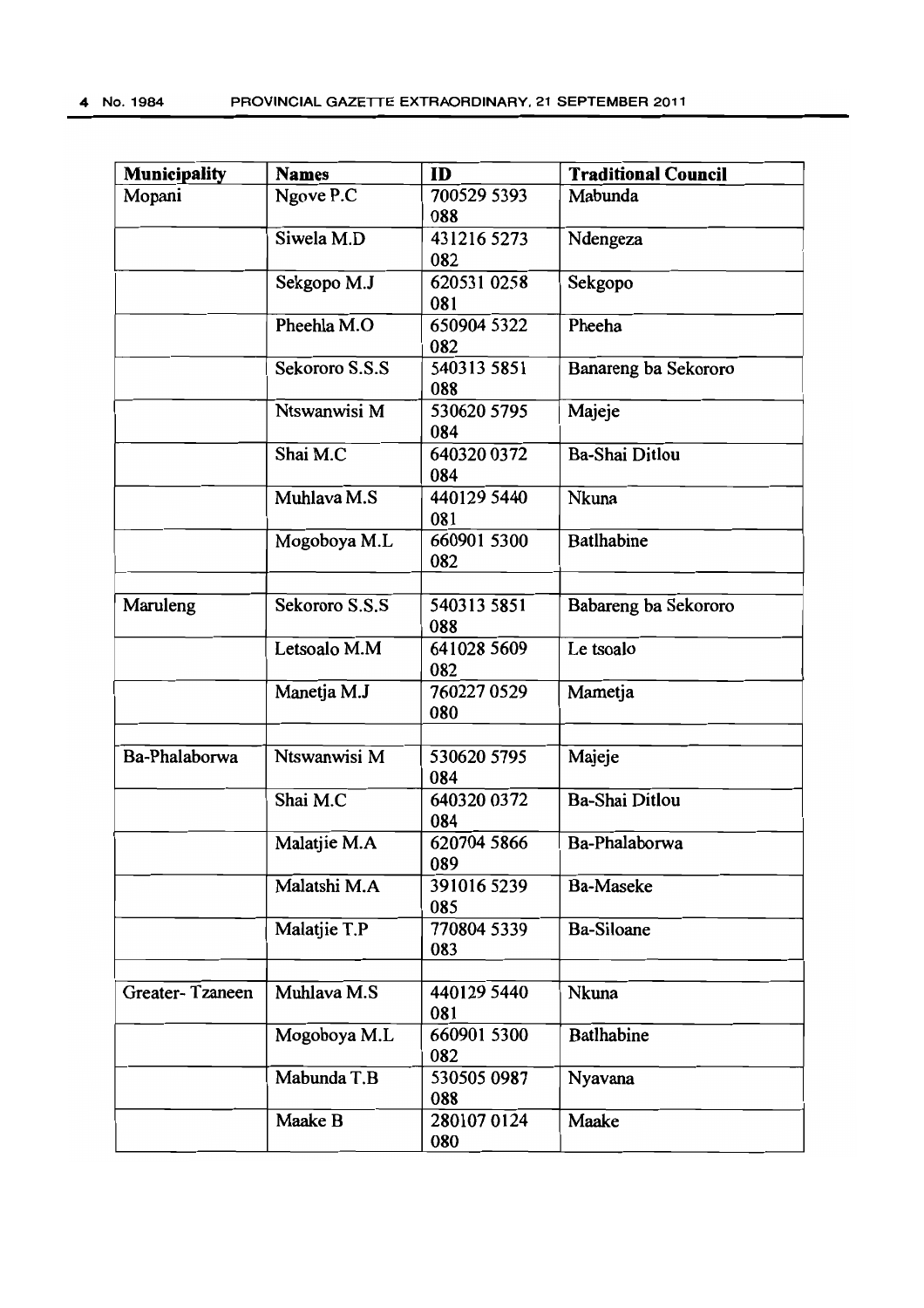| No. 1984 | 5 |
|----------|---|
|          |   |

| Greater- Giyani       | Ngove P.C      | 700529 5393<br>088 | Mabunda            |
|-----------------------|----------------|--------------------|--------------------|
|                       | Siwela M.D     | 431216 5273<br>082 | Ngengeza           |
|                       | Chabalala I.C  | 790918 5774<br>085 | Homu               |
|                       | Mathevula N.C  | 530408 5669<br>084 | Mathevula          |
|                       | Hlaneki C.J.M  | 440102 5195<br>082 | Hlaneki            |
|                       | Makhubele B.J  | 500926 5407<br>086 | Msengi             |
|                       | Maluleke S.M   | 750430 5628<br>088 | Nkuri              |
|                       | Shiviti M.K    | 700416 5990<br>081 | Shiviti            |
|                       | Mahumani A.K   | 560411 5254<br>082 |                    |
| Greater Letaba        | Sekgopo        | 620531 0258<br>081 | Sekgopo            |
|                       | Pheeha M.O     | 650904 5322<br>082 | Pheeha             |
|                       | Mamaila K.S    | 580606 6076<br>089 | Mamaila Kolobetana |
|                       | Rapahhlelo L.P | 540412 5322<br>089 | Raphahlelo         |
|                       | Mohale N.D     | 450406 5544<br>089 | Rakwadu            |
|                       | Mamaila M.E    | 700323 3530<br>081 | Mamaila Mphotwane  |
|                       | Phooko M.D     | 390723 5254<br>083 | Phooko             |
|                       | Makhubele M.M  | 640314 0686<br>080 | Vuyani             |
|                       | Modjadji M.T   | 810827 5714<br>080 | Modjadji           |
| Waterberg<br>District | Matlala P.T    | 430826 5306<br>087 | <b>Bakone</b>      |
|                       | Seleka P.D     | 510822 5392<br>089 | Seleka             |
|                       | Ledwaba M.S    | 6308195398<br>087  | Nkidikitlana       |
|                       |                |                    |                    |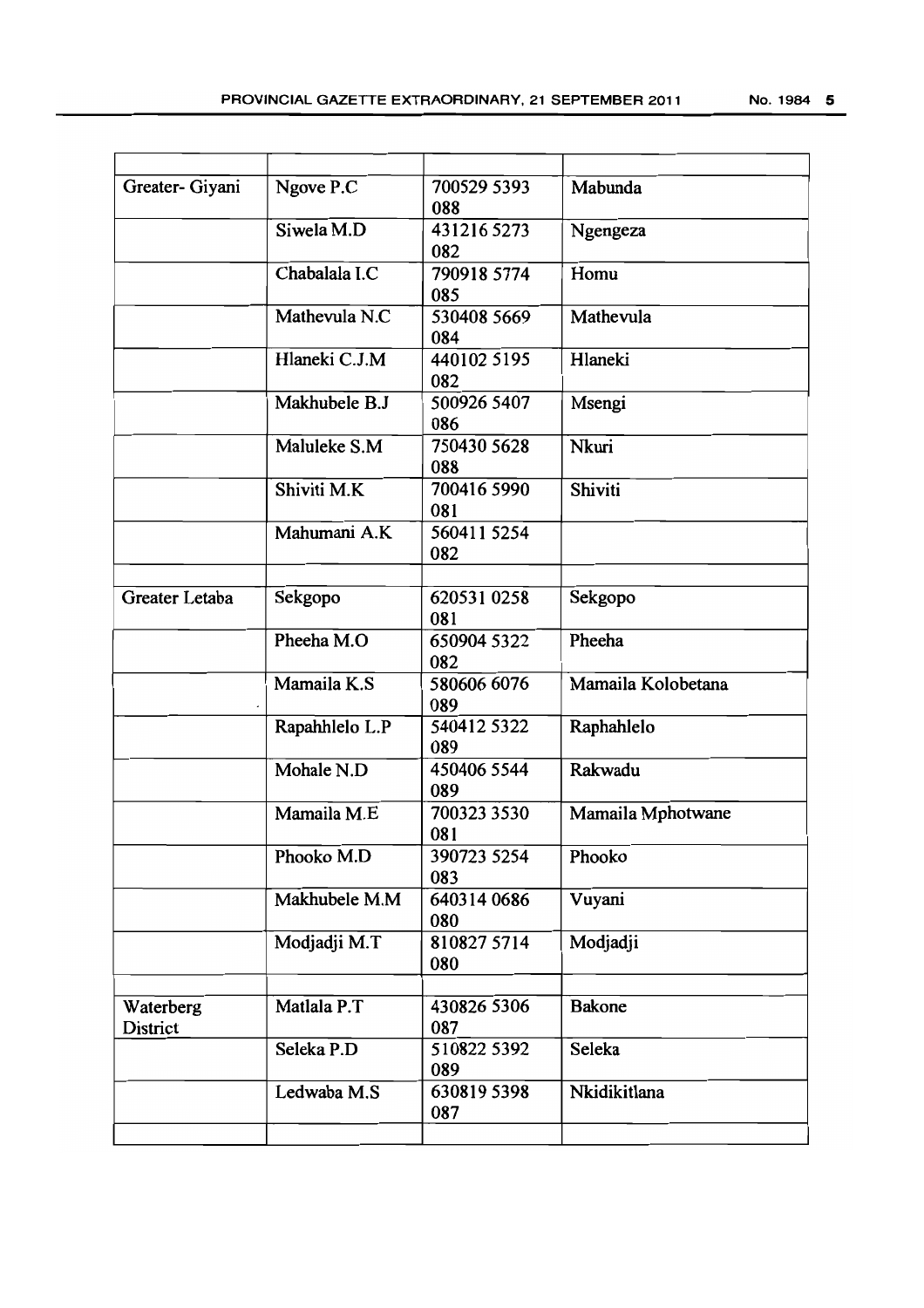| Lephalale                                       | Shongoane M.A   | 340506 0243<br>084 | Shongoana M.A        |
|-------------------------------------------------|-----------------|--------------------|----------------------|
| Mogalakwena                                     | Kekana L.V      | 741024 5588<br>086 | Mokopane             |
|                                                 | Taueatswala R.R | 510404 0420<br>080 | Babirwa              |
|                                                 | Langa L.P       | 490828 5215<br>083 | Bakanberg            |
|                                                 | Langa K.D       | 690625 5308<br>084 | Mapela               |
|                                                 | Lekalakala M.E  | 690219 5364<br>089 | Lekalakala           |
| Sekhukhune<br><b>District</b><br>Municipalities | Riba S.G        | 720416 0737<br>087 | <b>Bakone Phuthi</b> |
|                                                 | Rantho N.J      | 510728 5507<br>087 | Bahlakwana ba Rantho |
|                                                 | Madithlaba D.J  | 520613 5505<br>082 | Kwena Madihlaba      |
|                                                 | Mogashoa M.E    | 380114 5222<br>087 | Mogashoa Maname      |
|                                                 | Masha L.A       | 480424 5406<br>081 | Masha Makopole       |
|                                                 | Mathebe C.E     | 580416 6020<br>089 | <b>Bantoane</b>      |
|                                                 | Lehwelere M.A   | 530220 5652<br>089 | Dicheung             |
| <b>Ephraim Mogale</b>                           | Matlala M.M     | 241021 5138<br>081 | Matlala              |
|                                                 | Rahlagane M.P   | 600404 1190<br>080 | Rahlagane            |
|                                                 | Mashung M.J     | 670328 5256<br>085 | Matlala Ramoshebo    |
|                                                 | Kekana P.K      | 5110275658<br>081  |                      |
| Makhuduthamaga                                  | Maila M.A       | 6911280548<br>084  | Maila Mapitsane      |
|                                                 | Seopela N.J     | 730306 0640<br>089 | Baroka Ba Nkoana     |
|                                                 | Maseremule M.B  | 510123 5397<br>091 | Phaahla Phokoane     |
|                                                 | Ntobeng K.A     | 621227 0505        | Marota Mathibeng     |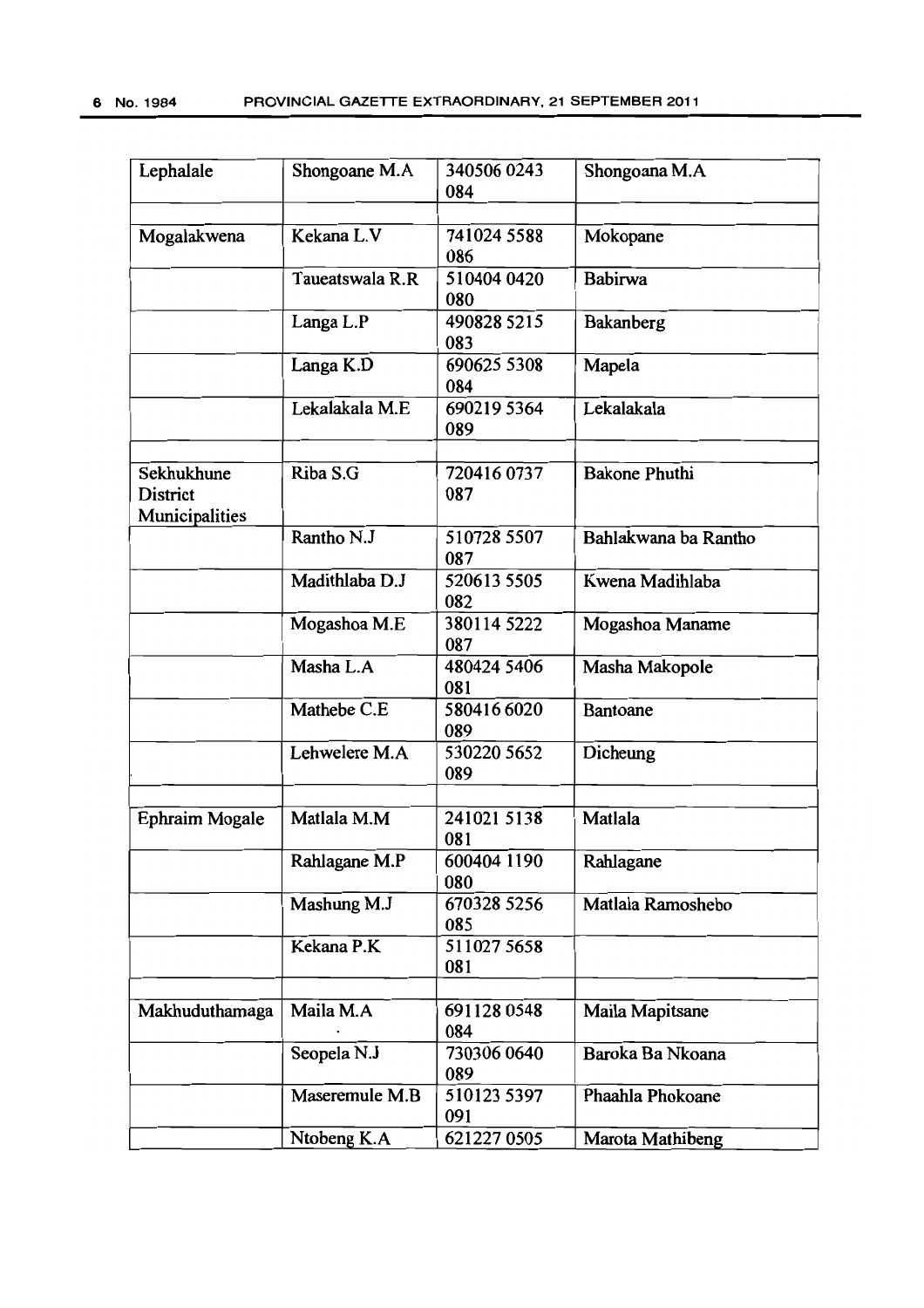|                                        |                      | 089                |                       |
|----------------------------------------|----------------------|--------------------|-----------------------|
|                                        | Nkosi T.E            |                    | Bengwenyama ya Maswa  |
|                                        | Mogolego M.W         | 631221 5871<br>081 | Thoko Mogolego        |
|                                        | Mashegoana R.K       | 761031 5225<br>085 | Kone Legea            |
|                                        | Mogashoa D.S         | 660116 5453<br>085 | Mogashoa Dithlakaneng |
|                                        | Ratau M.E            | 7509085471087      | Ratau-Magane          |
|                                        | Thulare S.F          | 630629 5317<br>080 | Marota Marulaneng     |
| Elias Motsoaledi                       | Rammupudu B.H        | 471116 5532<br>084 | Bakopa                |
|                                        | Matsepe K.P          | 340904 5114<br>089 | Bakwena               |
|                                        | Mahlangu P.J         | 570412 5565<br>087 | Ndebele               |
|                                        | Matlala S.F          | 801005 5999<br>081 | Matlala Lehwelere     |
| Fetakgomo Local                        | Phahlamohlaka<br>K.P | 5901105691<br>087  | Tau-Phahlamohlaka     |
|                                        | Nchabeleng M.K       | 470505 5306<br>088 | Tau-Mankotsana        |
|                                        | Seroka T.M           | 680113 0341<br>081 | Roka Lebea            |
|                                        | Nchabeleng M.E       | 6804160367<br>080  | Tau-Nchabeleng        |
|                                        | Maisela S.M          | 620810 1079<br>086 | Maisela Moswate       |
| <b>Vhembe District</b><br>Municipality | Mashamba NTL         | 610107 5652<br>081 | Mashaba               |
|                                        | Netsianda M.W        | 460307 5167<br>087 | Tsianda               |
|                                        | Molema S.A           | 390404 5191<br>082 | Mulima                |
|                                        | Bungeni M.S          | 550529 5303<br>084 | Bungeni               |
|                                        | Nethengwe N.S        | 500310 5887<br>086 | Thengwe               |
|                                        | Manenzhe T.E         | 630605 5636<br>085 | Manenzhe              |
|                                        | Chauke S.E           | 429501 5353<br>080 | Mdabula               |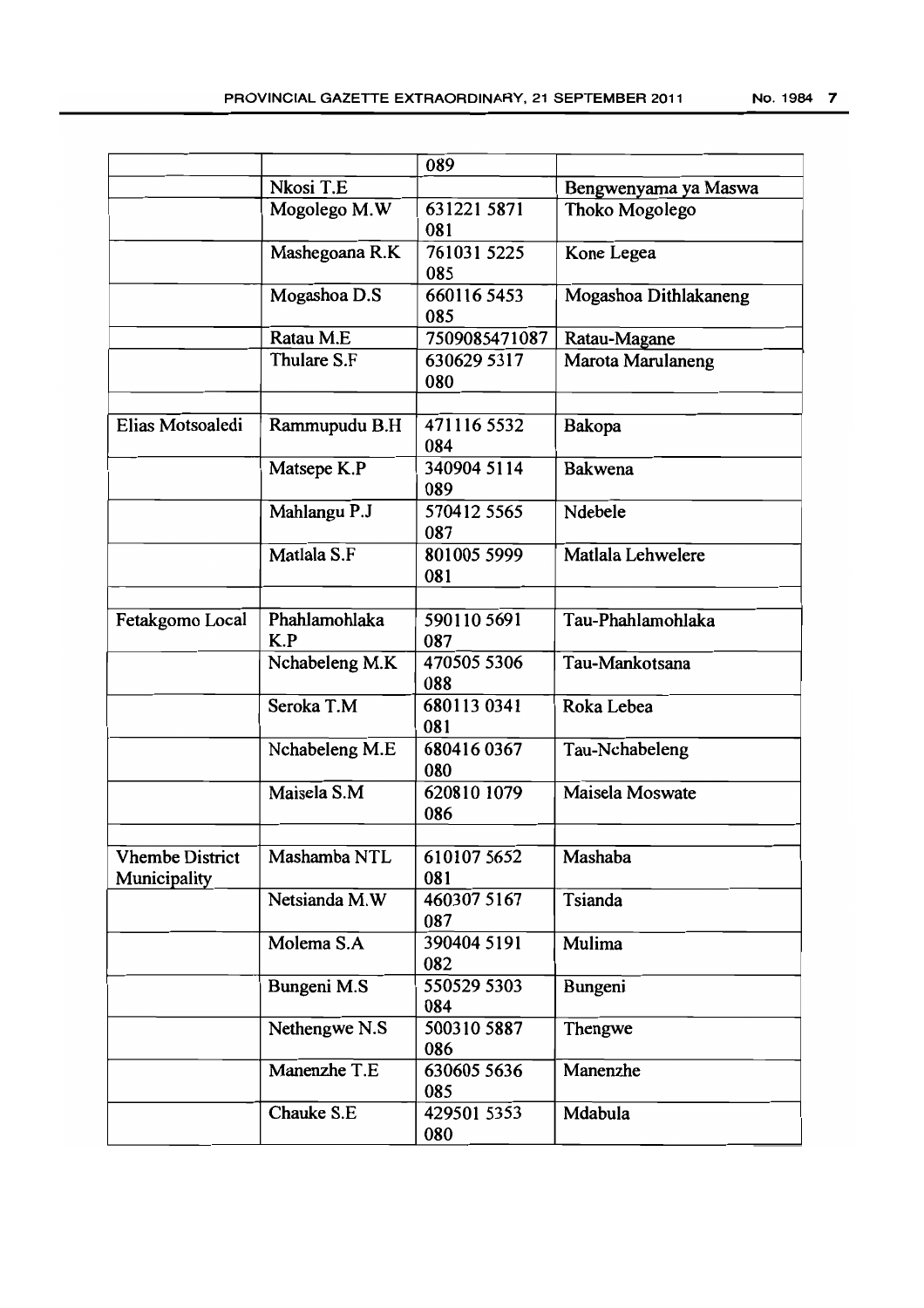|                              | Mphaphuli P.M                | 751028 5590<br>080 | Mphaphuli      |
|------------------------------|------------------------------|--------------------|----------------|
|                              | Mphaphuli N.A                | 440606 5160<br>082 | Tshikonelo     |
|                              | Chauke S.E                   | 571121 5442<br>085 | <b>Mtititi</b> |
|                              | Mhinga S.C                   | 480703 5645<br>088 | Mhinga         |
| Makhado Local                | Mashamba NTL                 | 610107 5652<br>081 | Mashamba       |
|                              | Netsianda M.W                | 460307 5167<br>087 | Tsianda        |
|                              | Mutavhatsindi<br>M.C         | 530623 0148<br>088 | Tshimbupfe     |
|                              | Majosi N.M                   | 490914 5675<br>086 | Khomanani      |
|                              | Mukhari S.T                  | 6802027109<br>086  | Nkhensani      |
|                              | Nesengani T.P                | 550402 5827<br>086 | Nesengani      |
|                              | Masakona M.C                 | 700916 6133<br>083 | Masakona       |
|                              | Ramabulana V.C               | 820218 5776<br>089 | Nthabalala     |
|                              | Muila T.G                    | 770302 6028<br>086 | Muila          |
|                              | <b>Acting Khosi</b><br>Masia | 250101 5674<br>083 | Masia          |
|                              | Kutama P.F                   | 560330 5193<br>083 | Kutama         |
|                              | Baloyi J                     | 690523 5635<br>087 | Ribungwane     |
|                              | Davhana D.D                  | 470210 5697<br>087 | Davhana        |
|                              | Sinthumule R.H               | 660905 5733<br>085 | Sinthumule     |
|                              | Mukhari H.G                  | 711014 5387<br>080 | Elim/Shirley   |
| Mutale Local<br>Municipality | Tshikundamalema<br>M.S       | 550301 5206<br>087 | Tshindamalema  |
|                              | Makuya L.R.N                 | 620228 5162<br>083 | Makuya         |
|                              | Rambuda A.P                  | 510206 5637<br>083 | Rambuda        |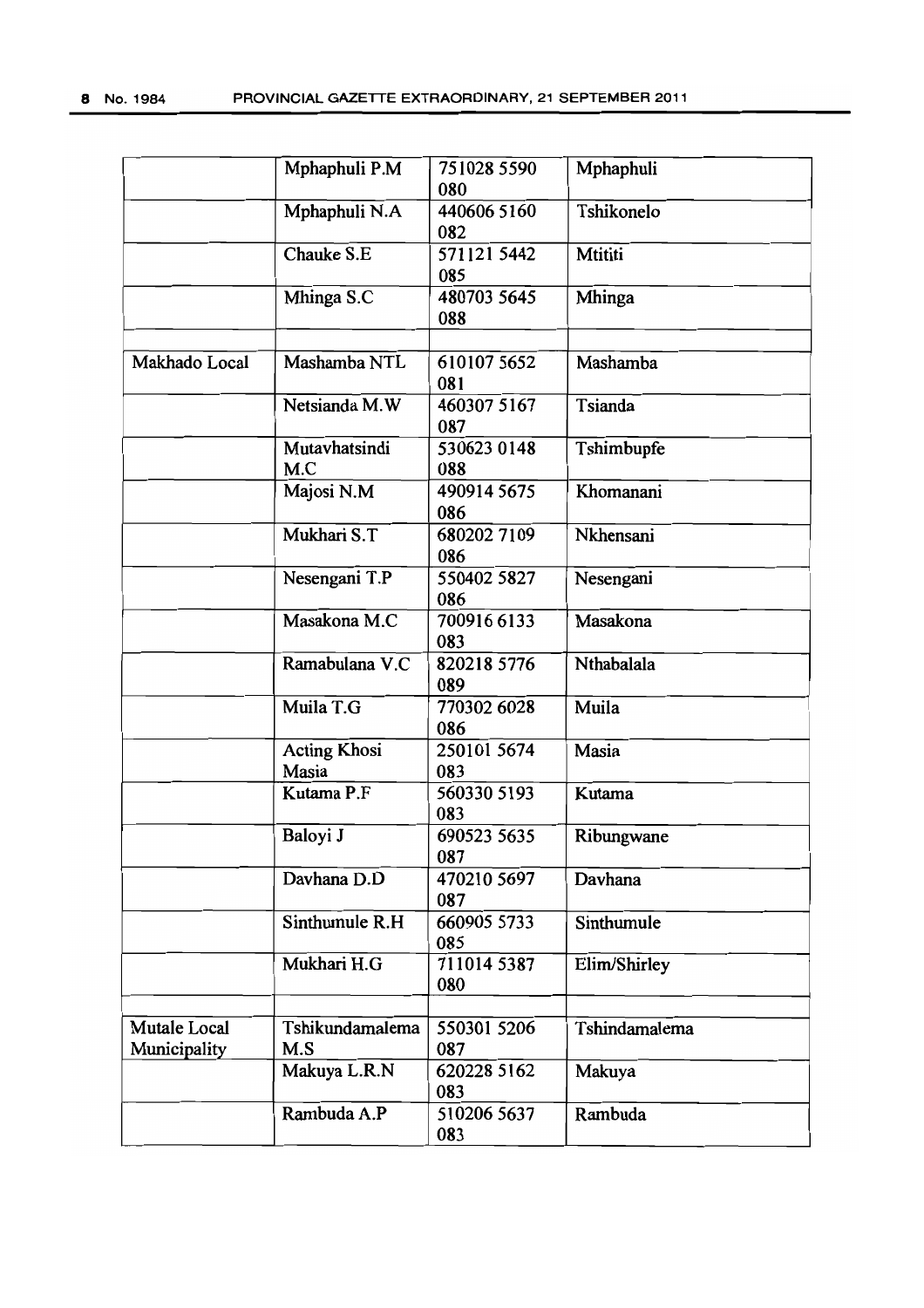|                            | Manenzhe T.E   | 630605 5636<br>085 | Manendzhe          |
|----------------------------|----------------|--------------------|--------------------|
|                            | Nethengwe N.S  | 500310 5887<br>086 | Thengwe            |
|                            |                |                    |                    |
| Thulamela Local<br>Muni    | Nelwamondo C.A | 410708 5472<br>081 | Lwamondo           |
|                            | Hlungwani M.W  | 791201<br>5776081  | Madonsi            |
|                            | Mabasa M.R     | 530211 5510<br>088 | Mukhomi            |
|                            | Ramovha T.J    | 700817 5759<br>089 | Mulenzhe           |
|                            | Maluleke H.J   | 400312 5210<br>086 | Shikundu           |
|                            | Maluleke S.J   | 490926 5665<br>081 | Shigalo            |
|                            | Mulamula T.H   | 440616 5446<br>084 | Mulamula           |
|                            | Nxumalo B.C    | 711014 5387<br>080 | Gidjana            |
|                            | Chauke R.L     | 571121 5442<br>085 | Mtititi            |
|                            | Mhinga S.C     | 480703 5645<br>088 | Mhinga             |
|                            | Chauke S.E     | 429501 5353<br>080 | Mdabula            |
|                            |                |                    |                    |
| Capricorn<br>District Muni | Moloto K.S     | 620228 5916<br>082 | Moletjie           |
|                            | Chuene A.R     | 650704 0542<br>082 | Ditlou Machidi     |
|                            | Ledwaba R.P    | 570704 0545<br>084 | Ndlovu             |
|                            | Manthata M.R   | 620406 0813<br>088 | Manthata           |
|                            | Lebogo K.O     | 540804 5485<br>083 | Kibi               |
|                            | Lebowa N.I     |                    | Bahananwa          |
|                            | Molepe M       | 591211 5716<br>087 | Molepo             |
|                            | Dikgale M.S    | 610814 5749<br>086 | Dikgale            |
|                            | Mothapo M.R.M  | 640827 0748<br>082 | Bakgaga ba Mothapo |
|                            |                |                    |                    |